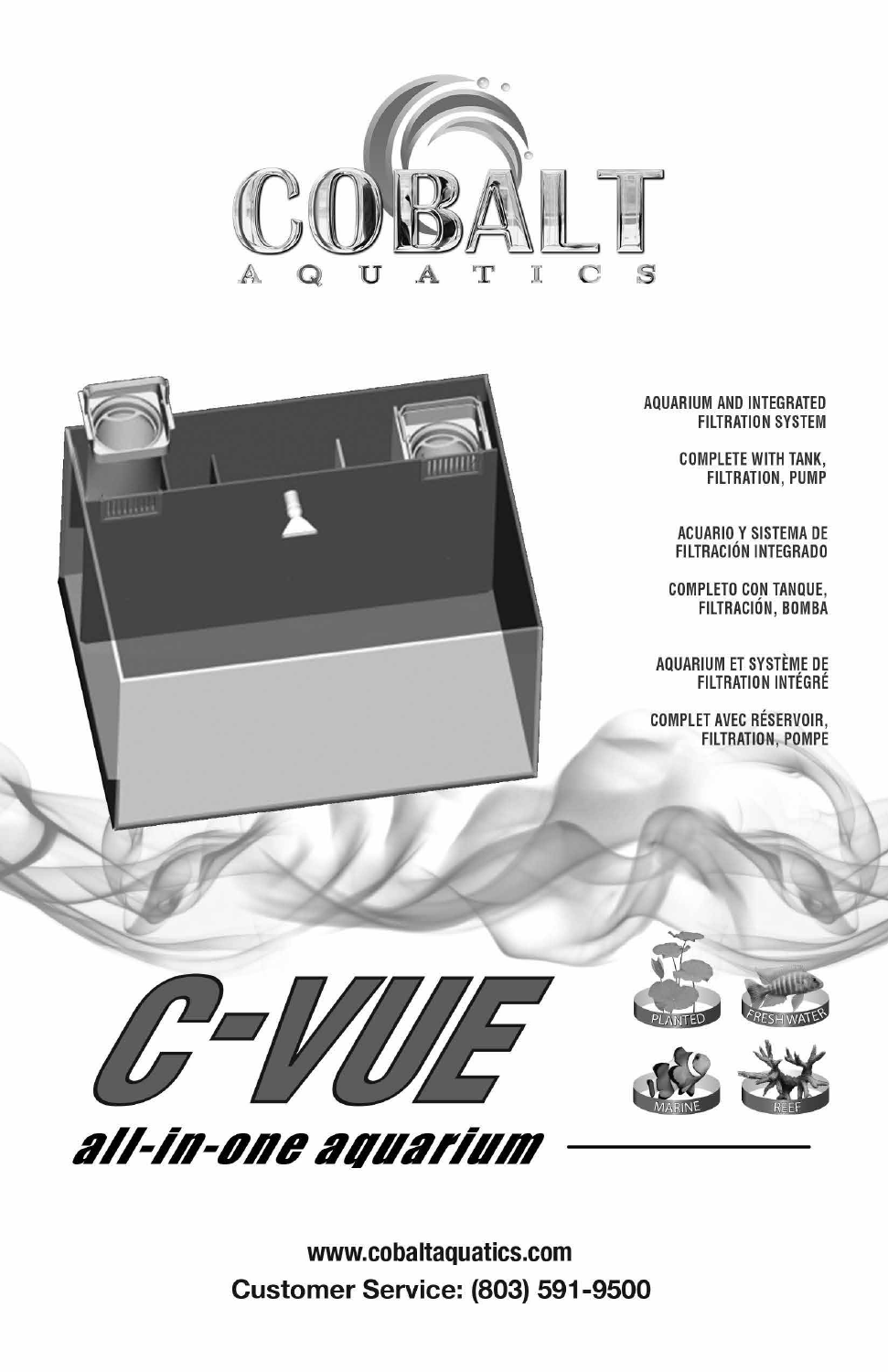# INTRODUCTION

Congratulations on your purchase of a Cobalt C-VUE all-in-one aquarium! C-VUE all-in-one aquariums are the ultimate base platform that beginning hobbyists and hardcore fishgeeks alike can use to create any aquarium style they desire, from discus, to dwarf cichlids, reef tanks or even a planted aquarium. Each aquarium includes an integrated filter system hidden behind a back wall to keep bulky equipment out of sight. Included no-bypass 200 micron socks will keep the water crystal clear. Powerful pumps with up to 8x turnover and adjustable output nozzles ensure excellent circulation to bring clean, filtered water to all areas of the tank. C-VUE aquariums also feature crystal clear, low iron glass on the front and side panels, with beveled edges and mitered corners for an impressive, clean look and uninhibited viewing. For ultimate flexibility, the bottom and back panels are made from non-tempered glass that can be drilled to add bulkheads and plumbing, allowing you to further customize the aquarium as you grow in the hobby (Cobalt recommends having your C-VUE drilled by a professional. Cobalt does not warranty any damage caused by drilling or modifying your aquarium). Whatever you can dream up, any of the C-VUE family of aquariums (18, 26, 40, & 45 gallons) are the ideal platform for your ultimate aquarium.

#### *FEATURES*

- Built-in overflow
- Integrated filtration design
- 200 micron filter sock(s)
- Return pump(s) included with adjustable outputs
- All 3 viewing panels are crystal clear, low-iron glass
- Mitered corners and beveled edges
- Drillable back and bottom panels
- Optional seal-top glass lid
- Suitable for saltwater or freshwater aquariums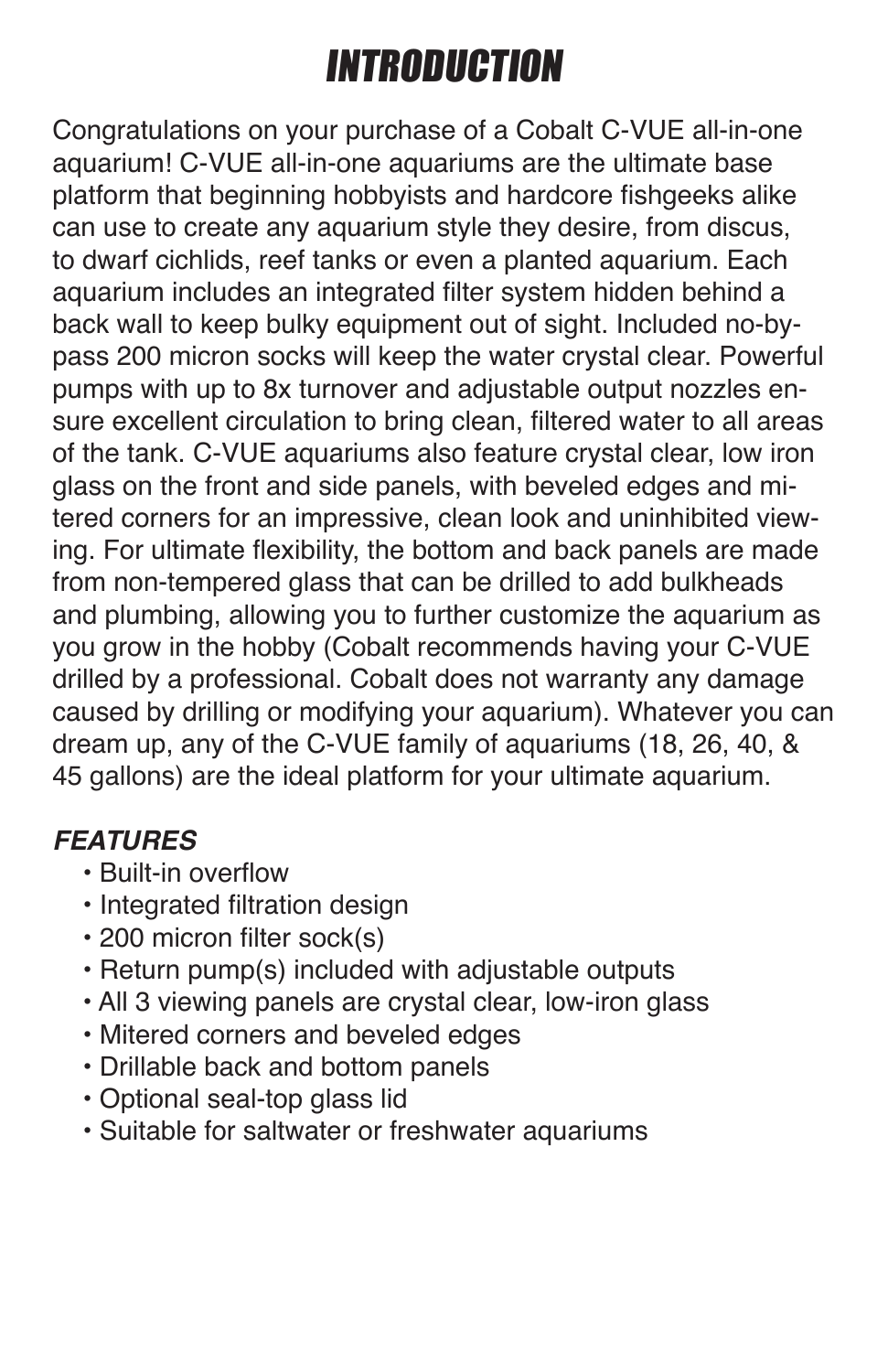### WARRANTY REGISTRATION

Thank you for your purchase of a Cobalt C-VUE Aquarium. Your C-VUE comes with a limited 90 day warranty. Registering your purchase with Cobalt will extend your warranty to one full year form date of purchase.

You can easily register online per below, or fill out the paper form and mail to Cobalt.

#### COBALT AQUATICS ONLINE REGISTRATION

https://cobaltaquatics.com/registration

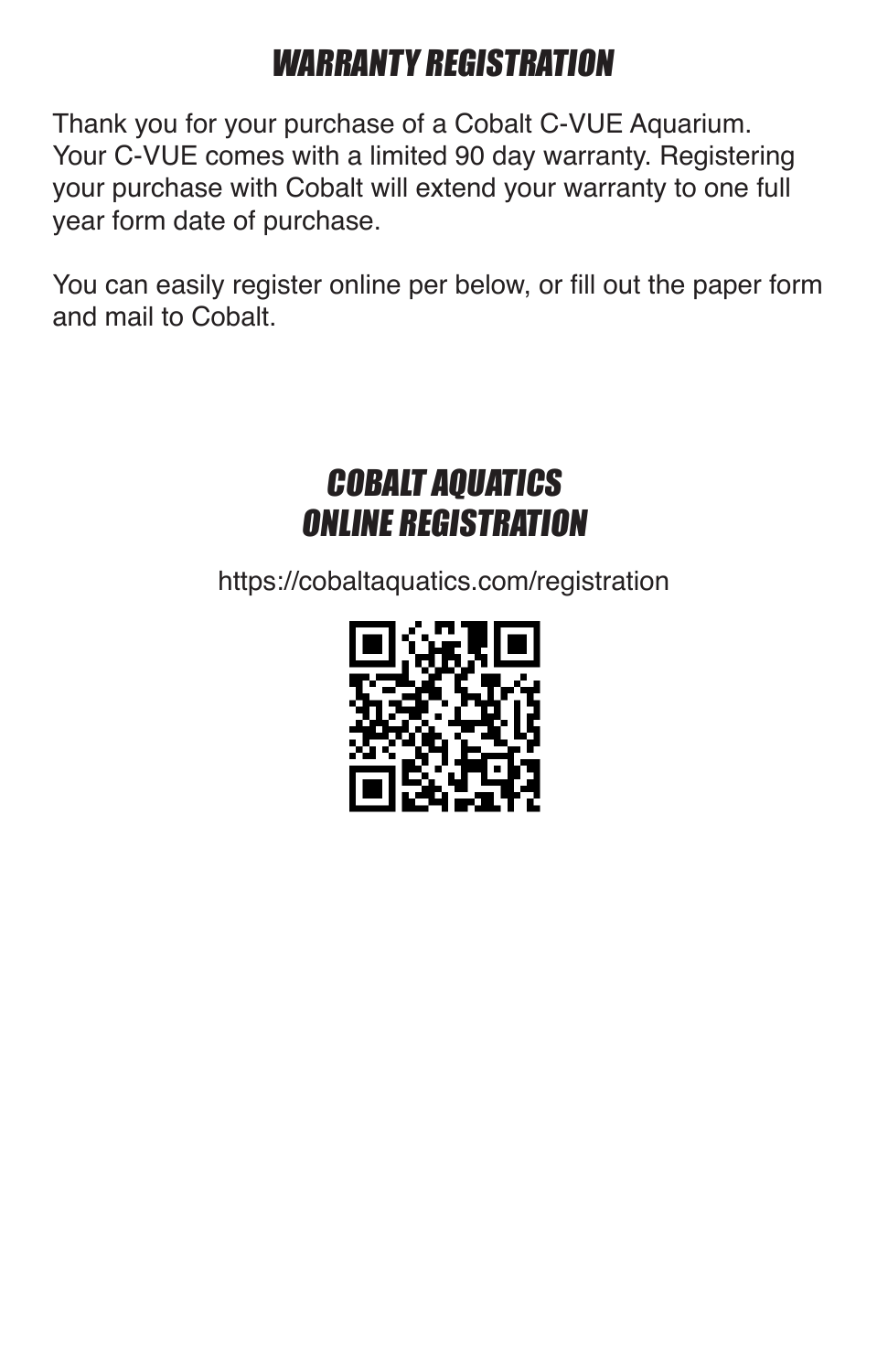#### WARRANTY REGISTRATION

Please Fill Out Completely and Return within 14 days from date of purchase. *(Please Print)*

| □ Yes, I would like to receive emails on Cobalt News,<br>New Products, Sales, Rebates<br>□ No, I do not want to receive emails on Cobalt News |  |  |  |  |  |  |
|-----------------------------------------------------------------------------------------------------------------------------------------------|--|--|--|--|--|--|
| Date of Purchase: _________________________ Model: _____________________________                                                              |  |  |  |  |  |  |
|                                                                                                                                               |  |  |  |  |  |  |
| Please mail warranty registration and proof of purchase to:                                                                                   |  |  |  |  |  |  |
| Cobalt International<br>Attn: Warranty Dept. - CVUE<br>624 Wilkerson Rd<br>Rock Hill, South Carolina 29730                                    |  |  |  |  |  |  |

Complete this warranty card and return to Cobalt to extend your warranty from 90 (ninety) days to 1 (one) year from date of purchase. Completed warranty cards can also be submitted electronically with proof of purchase to info1@cobaltinternational.com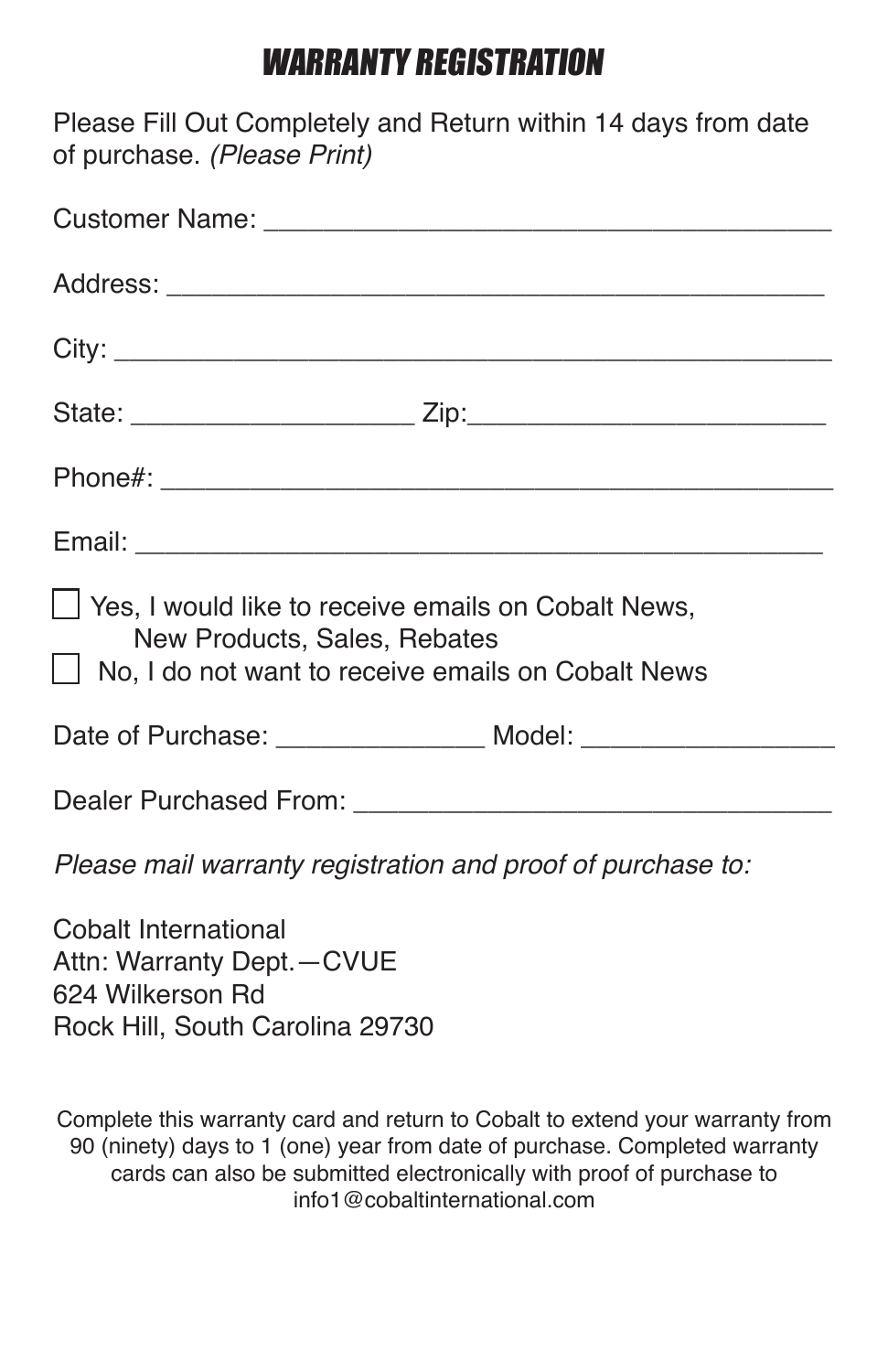#### WARRANTY

Cobalt International, Inc. will warrant this product to be free of manufacturer defects for a period of 90 (ninety) days. Cobalt International, Inc. will extend that warranty to a full 1 (one) year period upon receipt of a completed warranty registration card with corresponding proof of purchase, or through online warranty registration. Cobalt will repair or replace, at its option, any C-VUE aquarium or component which is deemed defective in workmanship or materials. All warranty claims MUST be submitted with a valid proof of purchase. This warranty does not cover damage resulting from modifications, misuse, negligence, improper handling and installation, or incidental and/or consequential damages resulting from the use of this product. Any modification, including but not limited to drilling, changing of pumps or hoses to non-stock components, etc. will render this warranty void. Incidental and/or consequential damages may include (but are not limited to): if the aquarium is moved when it is not completely empty, if the sealant at the inside edges or corners of the aquarium is removed, sliced, or cut, chips or damages to the aquarium due to impact, negligence or mishandling, or if the aquarium is used for other than its intended purpose. Cobalt International is not responsible for and warranty does not cover livestock loss, personal injury, property loss, or damage (direct, incidental, or consequential) resulting from the use of this product. This warranty does not cover damages or failures caused from placing this aquarium on a stand not commercially manufactured for use with an aquarium of its size and weight or on a stand that does not provide a flat, level surface fully capable of supporting the bottom of the aquarium. Use of a non-Cobalt approved stand or cabinetry will void your warranty. Use of this product indicates acknowledgement and acceptance of these terms. This warranty gives you specific legal rights. You may also have other legal rights that vary from state to state\*.

\*Because some states do not allow the exclusion of incidental or consequential damages

Questions or missing parts: Call 803-591-9500 or email info1@cobaltinternational.com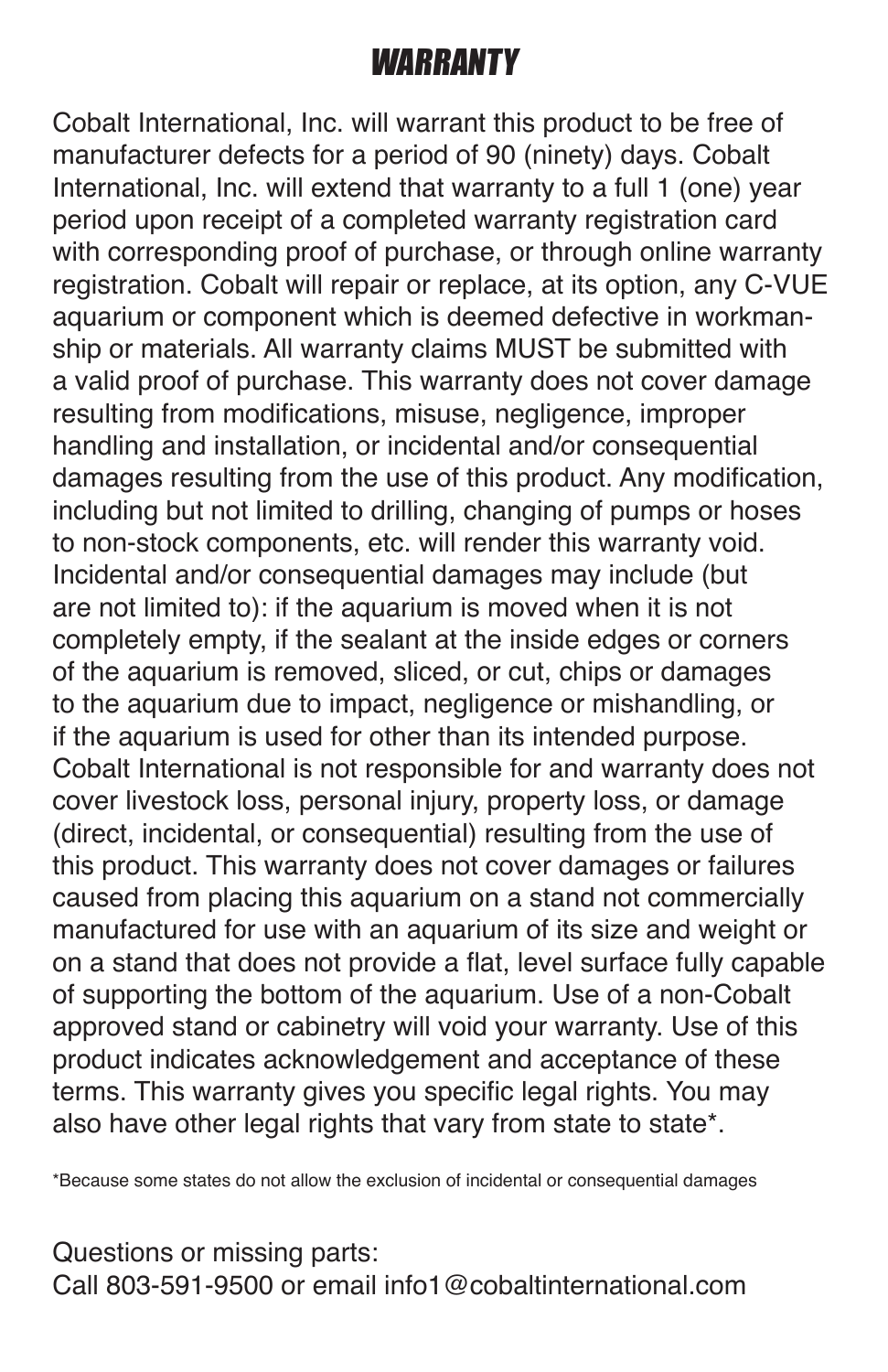## IMPORTANT SAFETY INSTRUCTIONS

**WARNING**: To guard against injury, basic safety precautions should be observed, including the following.

#### **READ AND FOLLOW ALL SAFETY INSTRUCTIONS**

**DANGER**: To avoid possible electric shock, special care should be taken since water is employed in the use of aquarium equipment. For each of the following situations, do not attempt repairs by yourself; return the appliance to an authorized service facility for service or discard the appliance:

1 - If the appliance shows any signs of abnormal water leakage, immediately unplug from the power source.

2 - Carefully examine the appliance after installation. It should not be plugged in if there is water on parts not intended to be wet.

3 - Do not operate any appliance if it has a damaged cord or plug, or if it is malfunctioning or has been dropped or damaged in any manner.

4 - To avoid the possibility of the appliance plug or receptacle getting wet, position aquarium stand and tank to one side of a wall mounted receptacle to prevent water from dripping onto the receptacle or plug. A "drip loop", shown in the figure, should be arranged by the user for each cord connecting an aquarium appliance to a receptacle. The "drip loop" is that part of the cord below the level of the receptacle or the connector, if an extension cord is used, to prevent water travelling along the cord and coming in contact with the receptacle. If the plug or receptacle does get wet, DON'T unplug the cord. Disconnect the fuse or circuit breaker that supplies power to the appliance. Then, unplug and examine for presence of water in the receptacle.



5 - Close supervision is necessary when any appliance is used by or near children.

6 - To avoid injury, do not contact moving parts or hot parts such as heaters, reflectors, lamp bulbs, and the like.

7 - Always unplug an appliance from an outlet when not in use, before putting on or taking off parts, and before cleaning. Never yank cord to pull plug from outlet. Grasp the plug and pull to disconnect.

8 - Do not use an appliance for other than intended use. The use of attachments not recommended or sold by the appliance manufacturer may cause an unsafe condition.

9 - Do not install or store the appliance where it will be exposed to the weather or to temperatures below freezing.

10 - Make sure an appliance mounted on a tank is securely installed before operating it.

11 - Read and observe all the important notices on the appliance.

12 - If an extension cord is necessary, a cord with a proper rating should be used. A cord rated for less amperes or watts than the appliance rating may overheat. Care should be taken to arrange the cord so that it will not be tripped over or pulled.

# KEEP THESE INSTRUCTIONS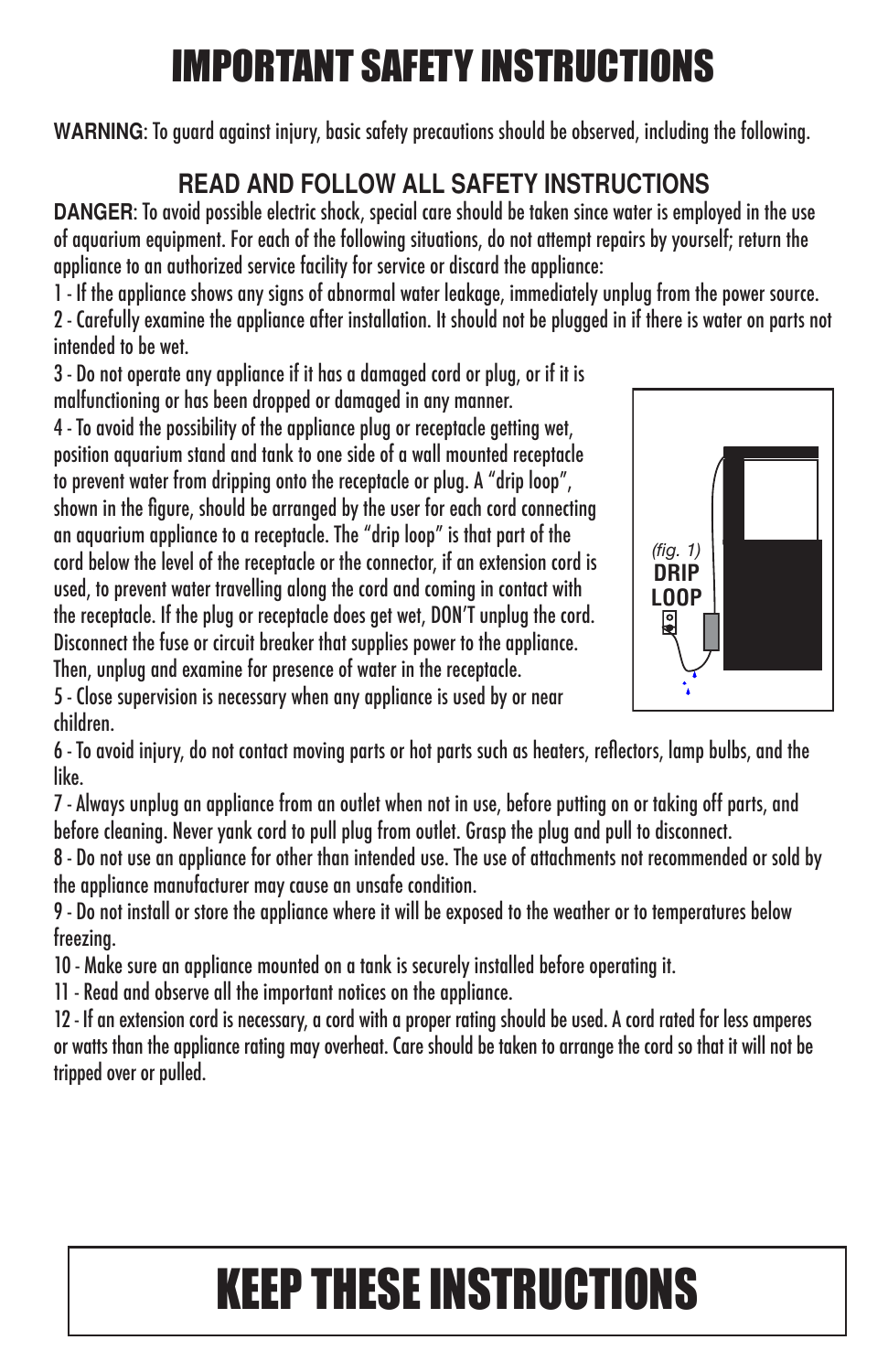## PUMP REPLACEMENT OR MAINTENANCE

- 1. Unplug pump from the power supply.
- 2. Disconnect the 90-degree elbow from the return.
- 3. Pull the pump upward to remove from the tank.

4. To maintain – remove the front cage from the pump. Unscrew the retaining collar underneath and pull impeller straight out. Clean with warm water and a soft bristle brush. If hard buildup is present, vinegar can be used to aid in cleaning. 5. To replace - remove the tubing from the existing pump

and attach to the new unit.

6. Return the pump to the chamber and re-attach the elbow to the return.



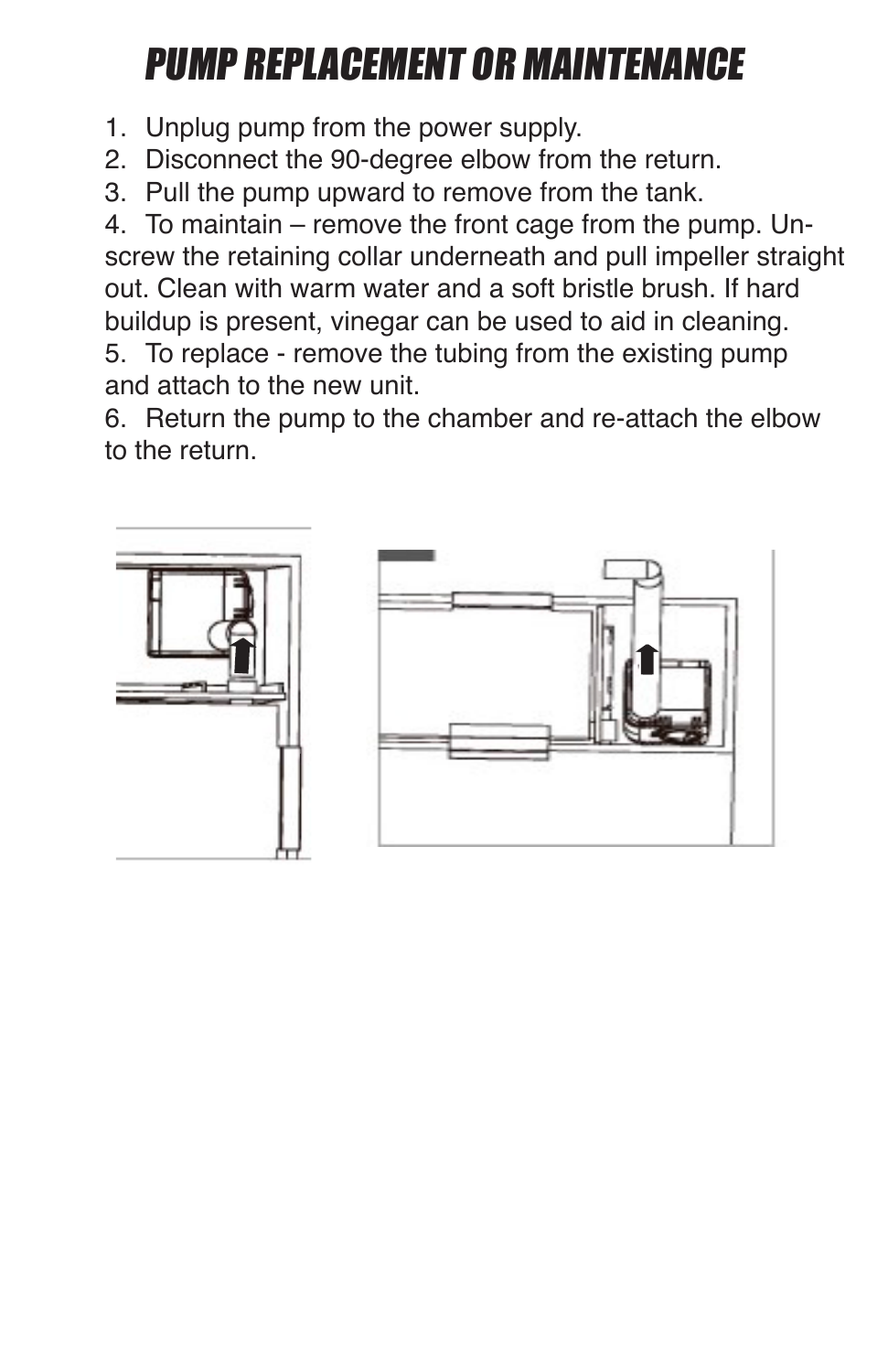## MAINTAINING YOUR C-VUE AQUARIUM

1. All maintenance should be done with all equipment unplugged.

2. Regular maintenance of the tank's hardware and replacement/cleaning of the filter media are essential to keeping your C-VUE's hardware working well for the long term. 3. Routine replacement of the filter socks included with your C-VUE aquarium will help keep the water clear and remove debris filtered out by the sock. It is highly recommended to have at least four (4) extra socks per sock slot available so that a new, clean, sock will be available at all times while dirty socks are being cleaned.

a. To replace a filter sock, carefully pull the sock assembly out of the tank using the handle on the filter basket.

b. Gently remove the soiled sock from the holder and replace with a clean one.

c. Insert the new sock back into the slot.

d. Soiled sock can be washed with a small amount of bleach and warm water. Rinse sock well after cleaning to remove any residue. NEVER use laundry detergent on your filter socks! This can damage the sock and your livestock.

4. If possible for your application, it is recommended that the rear filter and pump chambers be cleaned out regularly to avoid particulate matter build-up over time. Proper use and maintenance of the filter socks will prevent much of this. However, this is still good practice to maximize the lifespan of the tank hardware.

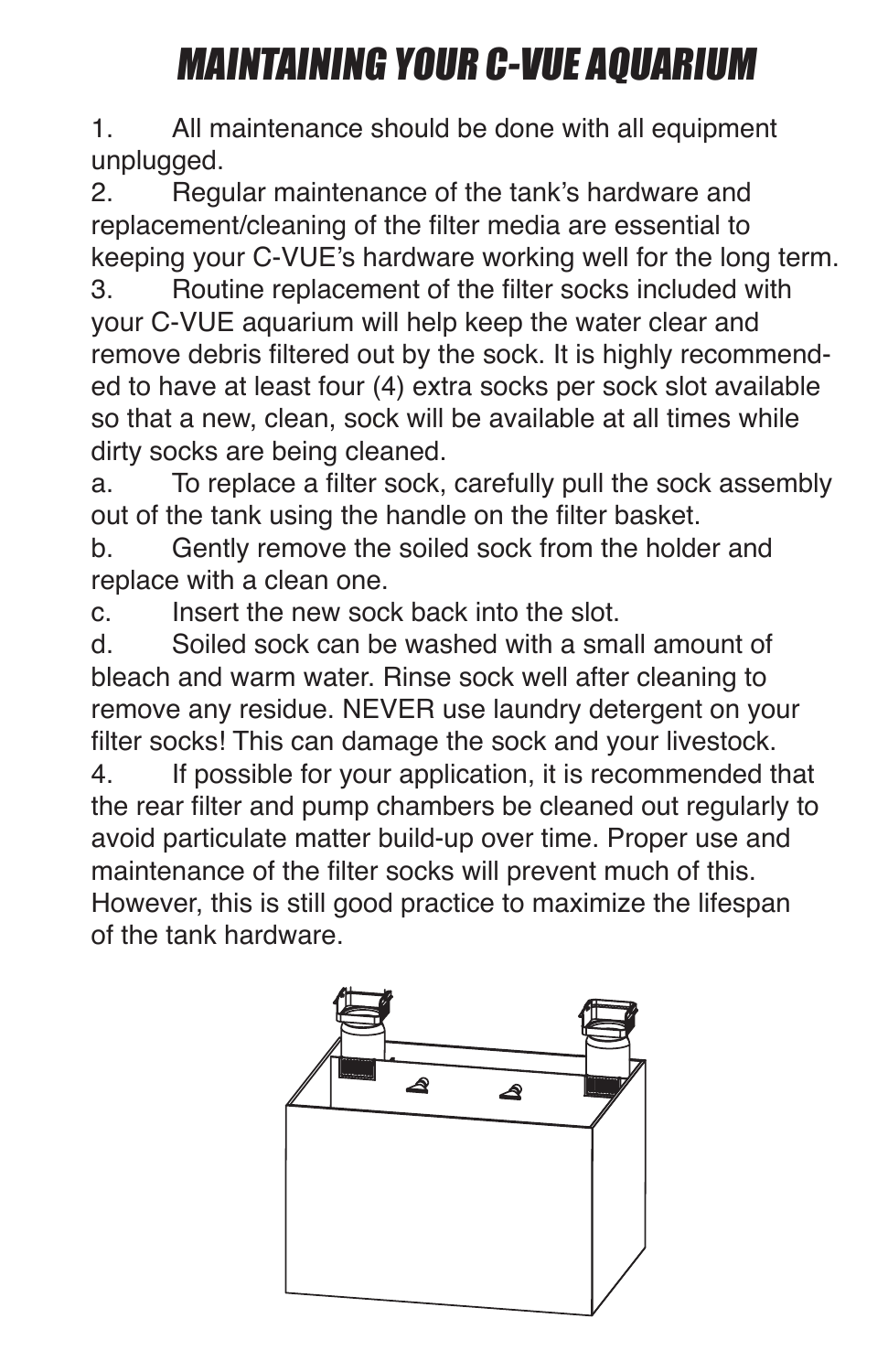

| $n^{\circ}$  | <b>Description</b>                                     | <b>Parts Number</b>   |                        |                       |                       |                       |
|--------------|--------------------------------------------------------|-----------------------|------------------------|-----------------------|-----------------------|-----------------------|
|              |                                                        |                       | <b>CVUE 18 CVUE 26</b> | <b>CVUE 40</b>        | <b>CVUE 45</b>        | CVUE 50               |
| 01           | a., b.,+c. Glass seal-top lid                          | 15110                 | 15111                  | 15112                 | 15113                 | 15114                 |
| 02           | <b>Removable Sock Carrier</b>                          | P0626                 | P0626                  | P0626                 | P0626                 | P0626                 |
| 03           | Filter Sock (200µ)                                     | 15106                 | 15106                  | 15106                 | 15106                 | 15106                 |
| 04           | <b>Overflow Plate</b>                                  |                       |                        |                       |                       |                       |
| 05           | Return Nozzle (2 pk)                                   | P0633                 | P0633                  | P0633                 | P0633                 | P0633                 |
| 06           | Return Tube                                            | Size: $\frac{1}{2}$ " | Size: $\frac{1}{2}$ "  | Size: $\frac{1}{2}$ " | Size: $\frac{1}{2}$ " | Size: $\frac{1}{2}$ " |
| 07           | Return Pump (30013=165gph/30014=264gph)                | 30013                 | 30014                  | 30014x2               | 30014x2               | 30014x2               |
| 08           | Low Iron Glass Aquarium                                |                       |                        |                       |                       |                       |
| 09           | <b>Pump Replacement Suction Cups</b>                   | P0629                 | P0629                  | P0629                 | P0629                 | P0629                 |
| 10           | Lid Hinge                                              | P0630                 | P0638                  | P0639                 | P0640                 | P0642                 |
| $\mathbf{I}$ | <b>Black Lid Trim</b>                                  | P0631                 | P0635                  | P0636                 | P0637                 | P0643                 |
| 12           | Pump Hose Barb (P0634)/Threaded Pump Hose Barb (P0632) | P0634                 | P0632                  | P0632                 | P0632                 | P0632                 |
| 13           | Pump Impeller                                          | 30013                 | 30014                  | 30014                 | 30014                 | 30014                 |
| 14           | <b>Return Elbow</b>                                    | P0641                 | P0641                  | P0641                 | P0641                 | P0641                 |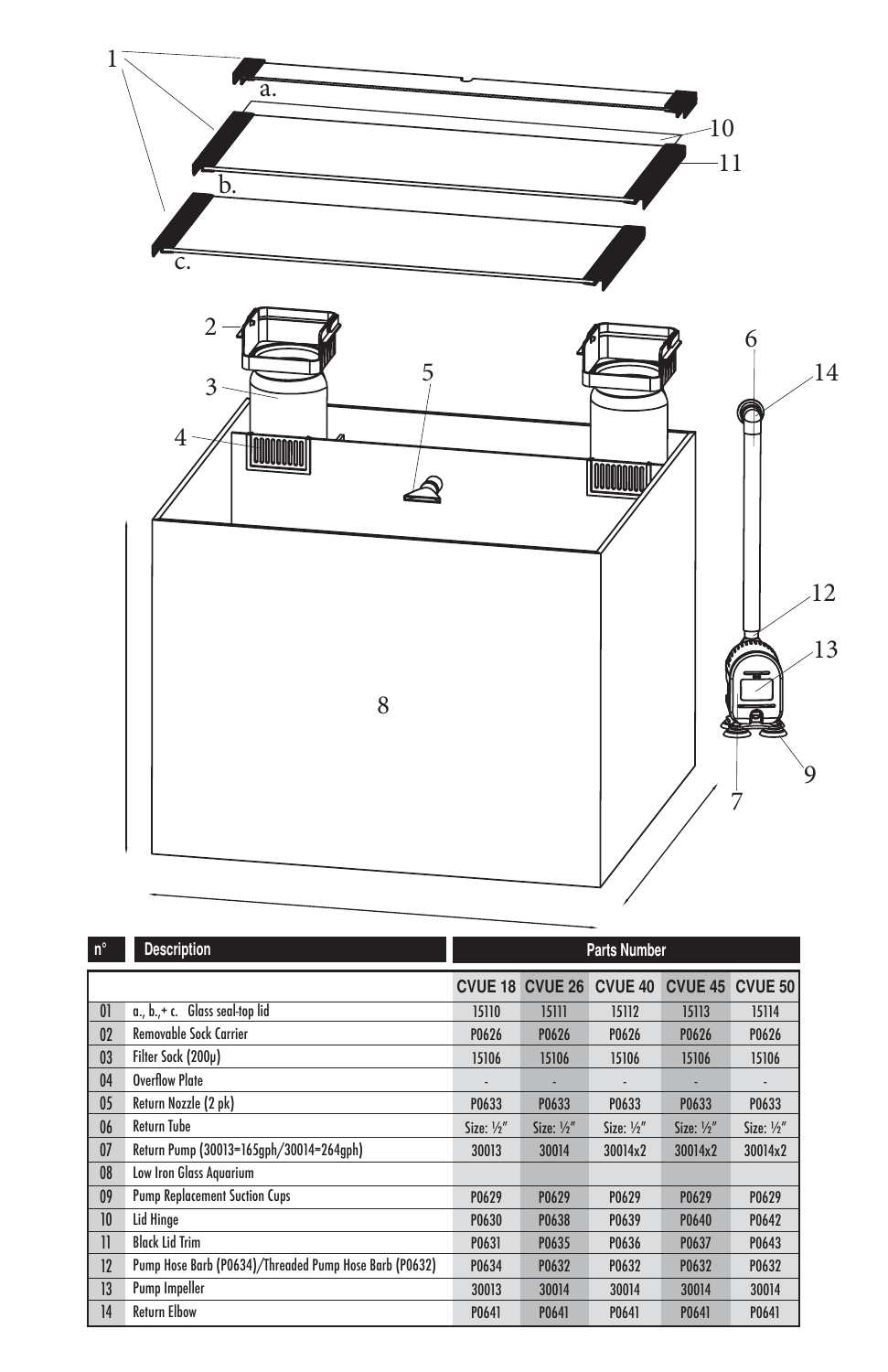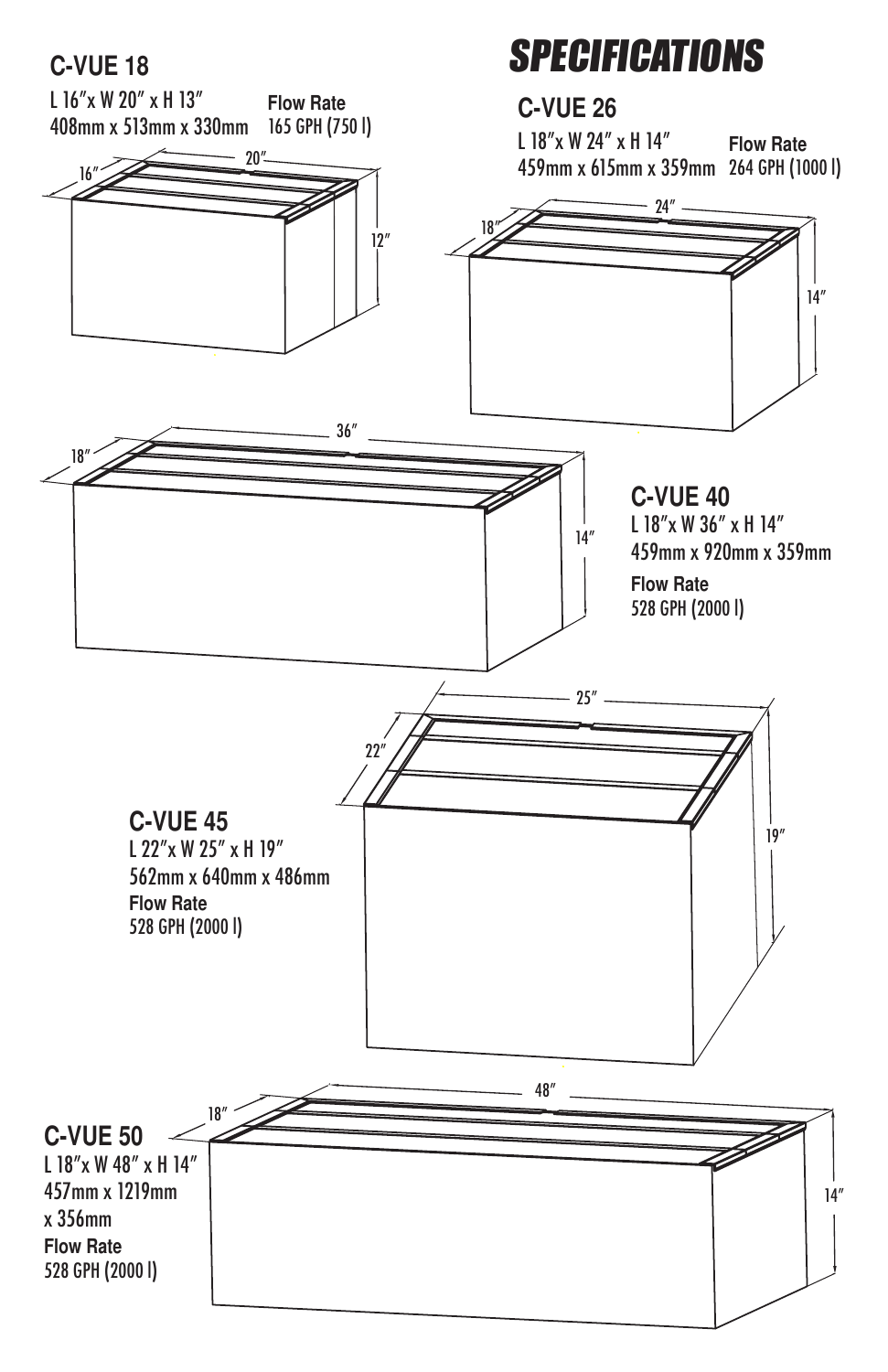### HANDLING

- NEVER attempt to move aquarium while filled with water

- Always lift aquarium from the bottom panel only. Do not lift from the side panels.

Always set aquarium on an appropriate surface. Remember, water is very heavy. The average aquarium can weigh as much as 10lbs per gallon or more.

NEVER allow the pump(s) on your C-Vue to run dry! Water levels will change in the back chambers only. It is extremely important to always keep your aquarium topped off or malfunction, damage, or injury can occur. Failure to maintain proper water levels will void your C-VUE warranty.

Failure to follow proper handling as outlined in these instructions will void your C-VUE warranty.